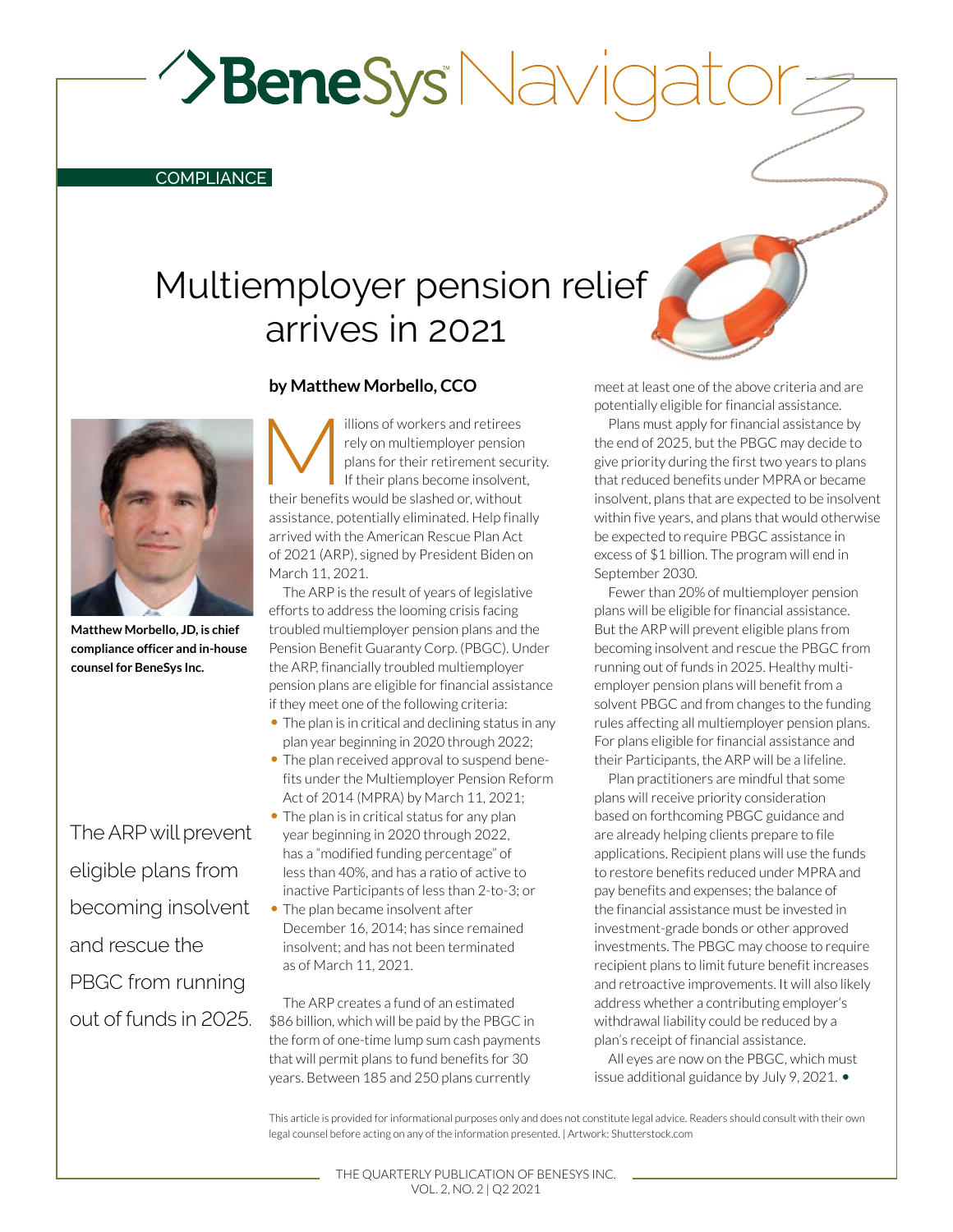### FROM THE CEO

# Safety first as in-person service returns

# **by Ed Wolyniec, CEO**

 $\begin{array}{c}\n\text{1} \\
\text{1} \\
\text{1} \\
\text{1}\n\end{array}$ s the pandemic winding down? What's the plan for vaccinations? Is it safe to meet with members, trustees and other plan professionals? These are  $\blacksquare$  the common questions of the day.

At BeneSys we have begun the process of fully reopening our offices. Needless to say, we are following CDC and local guidelines as they apply to our locations. If you have questions specific to a BeneSys location that serves your members, please contact your plan manager.

As always, I hope you enjoy this edition of the *BeneSys Navigator*. If you would like to have us cover specific topics, or if you have feedback on anything related to BeneSys, please contact me directly at [ed.wolyniec@benesys.com.](mailto:ed.wolyniec%40benesys.com?subject=) Thanks! •





# DIVERSITY | **By the numbers**

**Companies with a diverse workforce tend to have an edge in areas such as innovation, talent retention and financial performance. A recent diversity report at BeneSys showed the following:**

#### **Employees by race/ethnicity**

| <b>18%</b>       | 10%       | 4%                                                 | 67%   |                  |
|------------------|-----------|----------------------------------------------------|-------|------------------|
| Asian, Black or  | Hispanic  | Native American or Alaska Native, Native           | White | 1% not available |
| African American | or Latino | Hawaiian or Pacific Islander, or two or more races |       | or not disclosed |

**Employees by gender**

| 79%                                | 21% |
|------------------------------------|-----|
| Women                              | Men |
| WWW.BENESYS.COM   Q2 2021   PAGE 2 |     |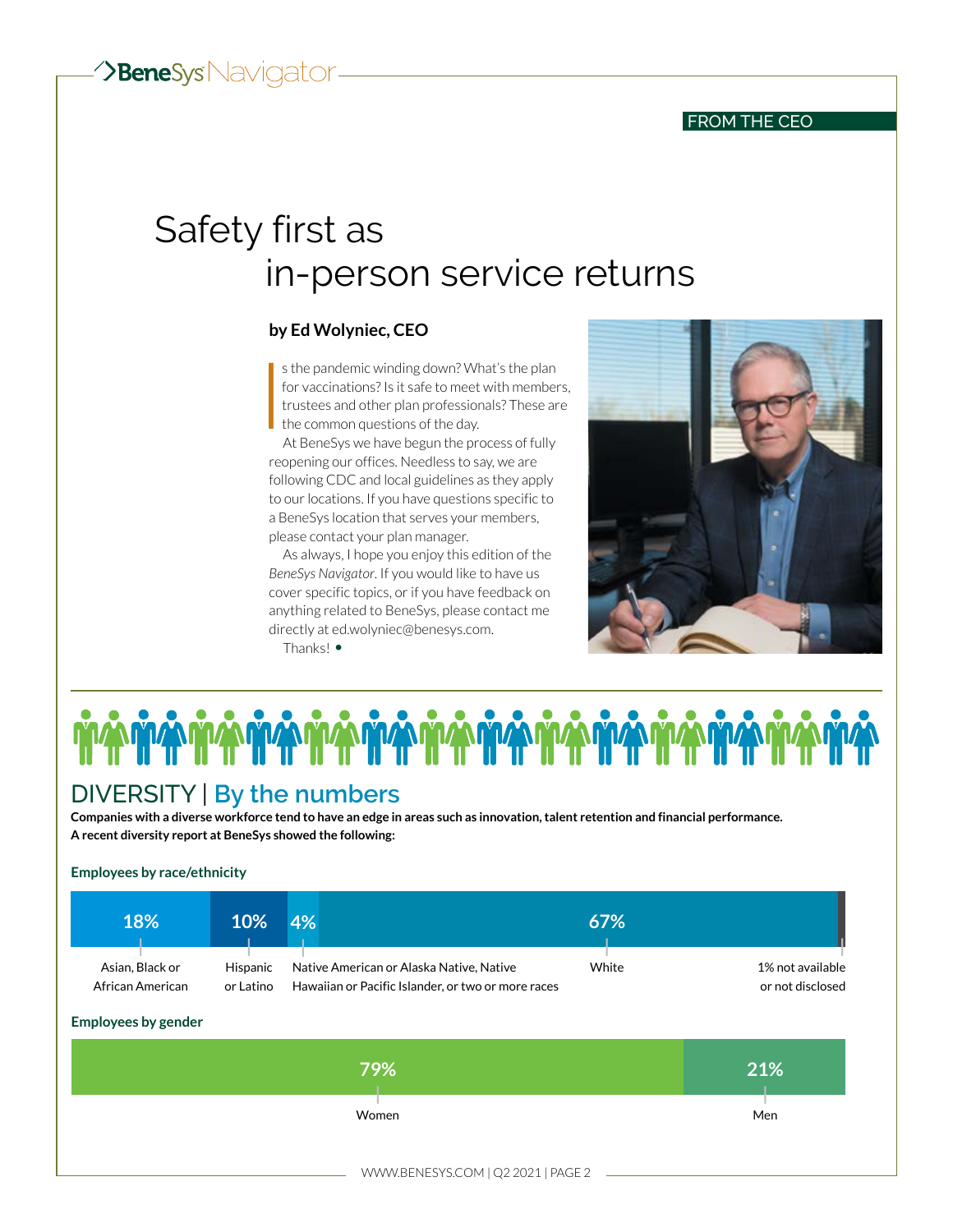# The importance of trustee education



**Lee Centrone: "Staying on top of our ever-changing environment can be a fulltime job. Fortunately, there are many resources to help."**

## TECH NEWS

# **IT systems pass security test**

**Our IT team** is pleased to report that BeneSys completed our 2021 external security penetration test in February with great results and no critical findings. This annual testing by an outside company is part of our ongoing effort to protect against cyber hackers and other potential threats. Keeping vital customer data secure is a priority at BeneSys!

o make optimal decisions for their<br>trust funds and the members they<br>serve, trustees need to be well<br>informed about a range of factors,<br>from plan design and asset management to the o make optimal decisions for their trust funds and the members they serve, trustees need to be well informed about a range of factors, evolving worlds of legislation and technology. As part of BeneSys' ongoing commitment to trustee education, we asked Senior Vice President Lee Centrone to talk to our readers about this important topic. Lee has been a trust administrator for more than 20 years, working with trust funds from nearly all industries.

#### *BeneSys Navigator***: Trustees play a pivotal role in trust fund administration. Can you discuss some of the complexities they face and why it's important for them to focus on continuing education?**

**Lee Centrone:** As the fiduciaries for trust funds, trustees are tasked with acting in the sole interest of the Participant and beneficiaries. They are responsible for ensuring that plan assets are used exclusively for the purpose of paying benefits and reasonable costs of plan administration, diversifying fund assets, and acting prudently and in accordance with plan documents that comply with ERISA [Employee Retirement Income Security Act]. Boards of trustees hire plan professionals to help them do this. But trustees are not insulated from liability by relying solely on their plan professionals. A lack of knowledge isn't a good excuse when talking to a Department of Labor investigator or an IRS auditor, or in a lawsuit.

In order for plan professionals to advise them effectively, trustees need to be well informed about their duties and responsibilities to their funds, about new and different approaches to fund administration, and about new legislation and regulations. Regulations are constantly changing. New legislation this year will significantly impact health and pension plans. New technologies also impact best practices for plan design and trust fund administration; for example, many health plans have added telemedicine in the last few years.

Knowledgeable trustees are also better equipped to monitor and review the services provided by their plan professionals.

*Navigator***: What challenges specific to Taft-Hartley trust fund administration should trustees strive to stay knowledgeable about? Lee:** There are never-ending challenges to our Taft-Hartley trust funds, including investment management, plan design, benefit funding, contribution collection, cyber threats, fraud, and ensuring that members have access to the health care they need and that their pensions are safe.

### *Navigator***: How can trustees educate themselves about the issues you've mentioned?**

**Lee:** Staying on top of our ever-changing environment can be a full-time job. Fortunately, there are many resources to help. It starts with hiring a good team of plan professionals who work together to provide advice and counsel. At BeneSys, we are all here to serve the members and help ensure their financial security. BeneSys also regularly publishes informative articles in the *BeneSys Navigator*, so watch for those.

Trustees can also turn to the plethora of educational resources from the International Foundation of Employee Benefit Plans [IFEBP], which include a magazine, webinars, online courses, and virtual and in-person conferences. Several BeneSys plan managers including myself are pleased to be frequent speakers at IFEBP events. The IFEBP also provides a great guided trustee education path, offering New Trustees Level I, Trustees Level II, the Trustees Masters Program, and the TMP Advanced Leadership Summit.

#### *Navigator***: Can you leave us with one quick tip that trustees can implement right away?**

**Lee:** One simple best practice to consider is setting aside time at each trust meeting to review one or two of your plan documents and policies, ensuring the board of trustees stays informed and the policies are kept up to date. •